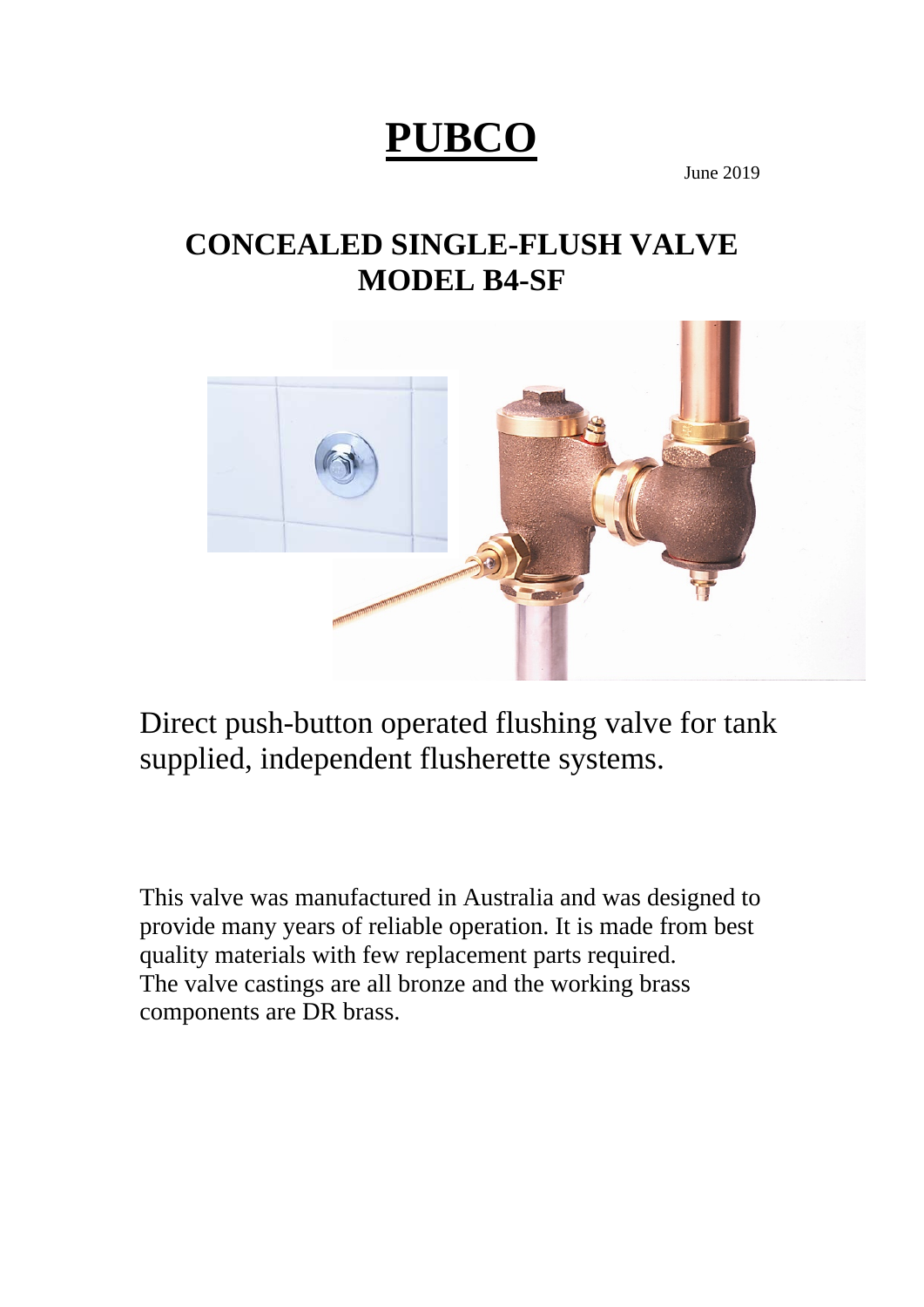#### Page2

## **SPECIFICATIONS**

#### **PRESSURE** 30 to 300 kPa static pressure.

Pipe sizing must be adequate to provide a minimum flow pressure of 24 kPa and must be verified by qualified designers.

## **INLET AND OUTLET CONNECTIONS (40mm nom.)**

Inlet thread is  $1\frac{1}{2}$  inch BSP female and outlet is  $1\frac{1}{2}$  inch BSP male with compression rubber seal for sealing 1 ½ inch tubing. Adjustable coupling with the stop valve to give a centre distance of 127 mm +/- 10 mm is standard.

## **SPARE PARTS AND COMPONENTS**



All concealed valves have been supplied with the high pressure inner valve since about 1980. Older valves will probably have the low pressure inner valve and this will make the unit approximately 50% harder to operate at any given pressure.

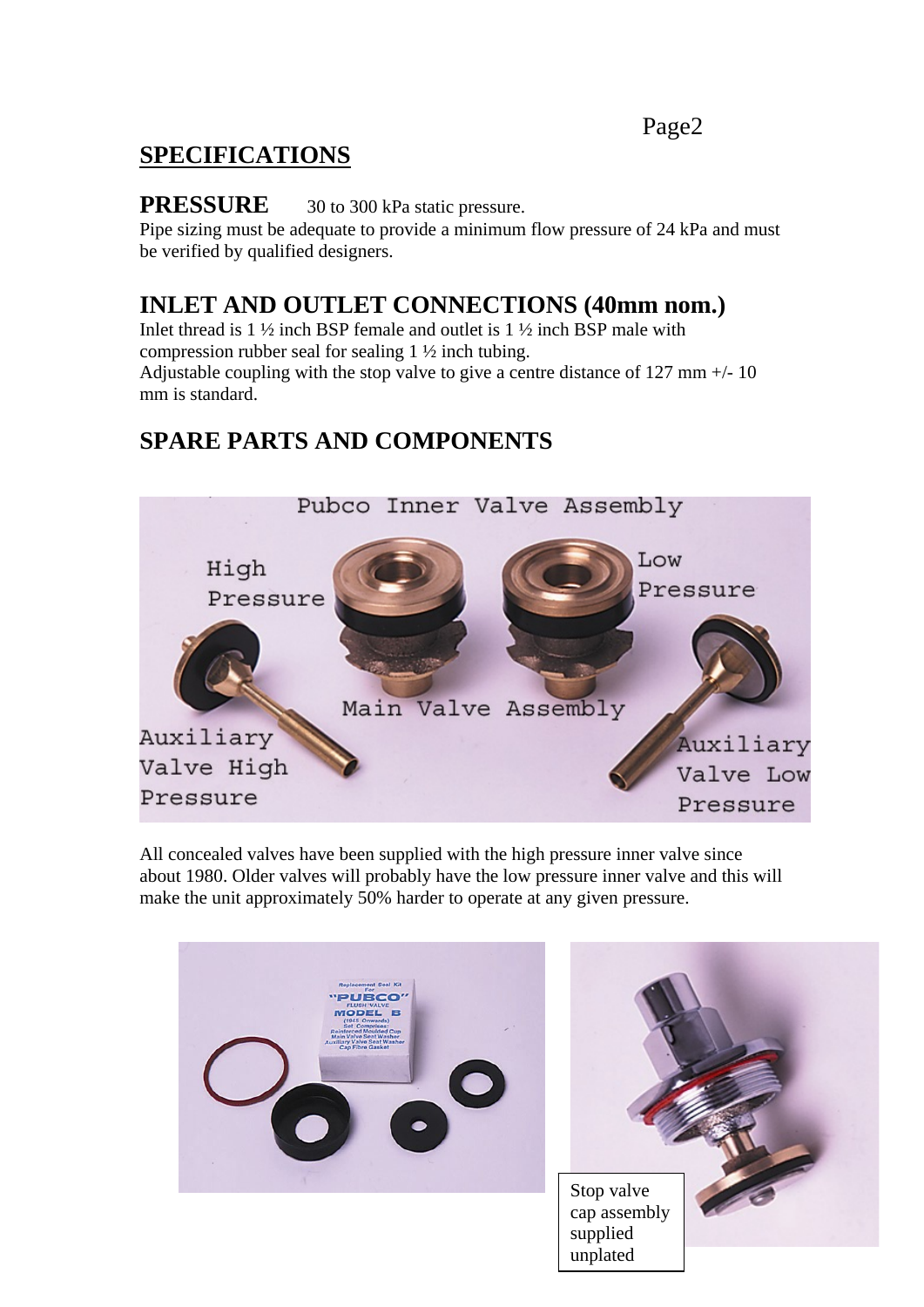## **Page 3**

## **SPARE PARTS AND COMPONENTS**







Adjustable Coupling supplied<br> **Fixed Coupling supplied**<br> **Fixed Coupling supplied**<br> **Fixed Coupling supplied**<br> **Fixed Coupling supplied** from 1967 approx.

#### **VALVE ONLY LESS STOP VALVE**

Valve only can be purchased as a spare part for existing installations. They can only be fitted to a Pubco stop valve and coupling type must be confirmed.